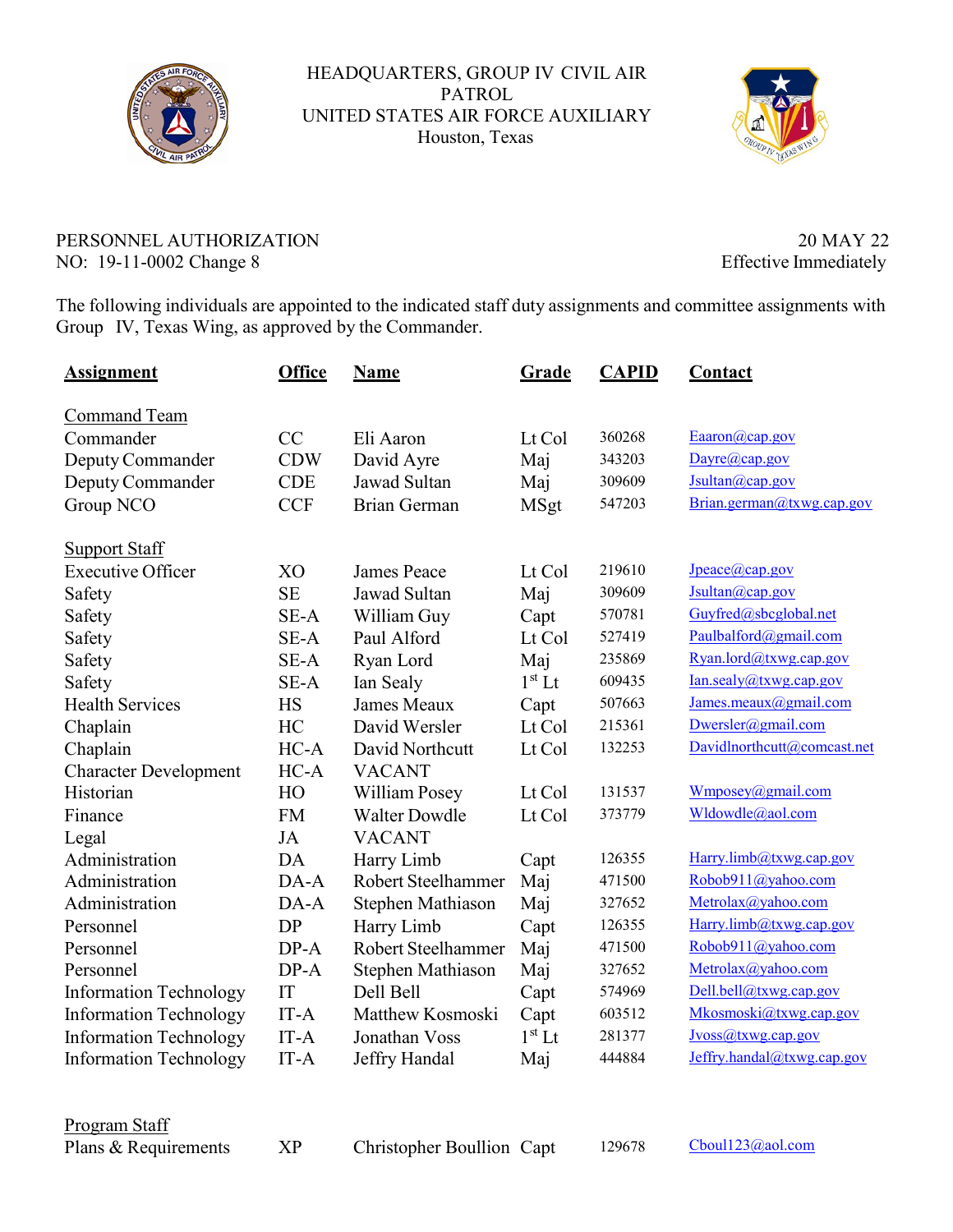| <b>Assignment</b>        | <b>Office</b> | <b>Name</b>           | <b>Grade</b> | <b>CAPID</b> | <b>Contact</b>                 |
|--------------------------|---------------|-----------------------|--------------|--------------|--------------------------------|
| Plans & Requirements     | $XP-A$        | John Melcher          | $1st$ Lt     | 602329       | John.melcher@txwg.cap.gov      |
| Plans & Requirements     | $XP-A$        | Daniel Schoessler     | Maj          | 361687       | Daniel.schloessler@gmail.com   |
| Cadet Programs           | CP            | <b>Matthew Parker</b> | Capt         | 573604       | Delta334dcc@gmail.com          |
| <b>Cadet Programs</b>    | $CP-A$        | <b>Steven Gates</b>   | Capt         | 532265       | Steven.gates@txwg.cap.gov      |
| Cadet Programs           | $CP-A$        | James Meaux           | Capt         | 507663       | James.meaux $(a)$ txwg.cap.gov |
| CP Development           | $CP-D$        | James Meaux           | Capt         | 507663       | James.meaux@txwg.cap.gov       |
| <b>Cadet Activities</b>  | $CP-T$        | Brian German          | <b>MSgt</b>  | 547203       | Brian.german@txwg@cap.gov      |
| Aerospace Education      | AE            | Casey Schroeder       | Lt Col       | 275223       | $Cschroeder(\omega$ cap.gov    |
| Aerospace Education      | $AE-A$        | Ryan Lord             | Maj          | 235869       | Ryan.lord@txwg.cap.gov         |
| Internal AE              |               | Jordan Aasgaard       | Maj          | 501082       | Cap.jaasgaard@outlook.com      |
| Internal AE              |               | Robert Steelhammer    | Maj          | 471500       | Robob911@yahoo.com             |
| <b>External AE</b>       |               | William Guy           | Capt         | 570781       | Guyfred@sbcglobal.net          |
| <b>External AE</b>       |               | Eli Aaron             | Lt Col       | 360268       | Eaaron(a) cap.gov              |
| Professional Development | <b>PD</b>     | Michael Turoff        | Lt Col       | 381863       | Miketjumps@aol.com             |
| Professional Development | PD-A          | Agustin Trujillo      | $1st$ Lt     | 625601       | Agustin.trujillo@txwg.cap.gov  |
| <b>Public Affairs</b>    | PA            | Louise Rose           | Maj          | 385041       | Reddlouise52@gmail.com         |
| <b>Public Affairs</b>    | $PA-A$        | Samantha Hathaway     | $1st$ Lt     | 615793       | Samantha.hathaway@txwg.cap.gov |
| Recruiting & Retention   | <b>RAR</b>    | Samantha Hathaway     | $1st$ Lt     | 615793       | Samantha.hathaway@txwg.cap.gov |
| Recruiting & Retention   | RAR-A         | Patrick Bucklin       | Capt         | 366920       | Patrick.bucklin@mawg.cap.gov   |
| Recruiting & Retention   | RAR-A         | James Meaux           | Capt         | 507663       | James.macaux@txwg.cap.gov      |
| <b>Testing Officer</b>   |               | Michael Turoff        | Lt Col       | 381863       | Miketjumps@aol.com             |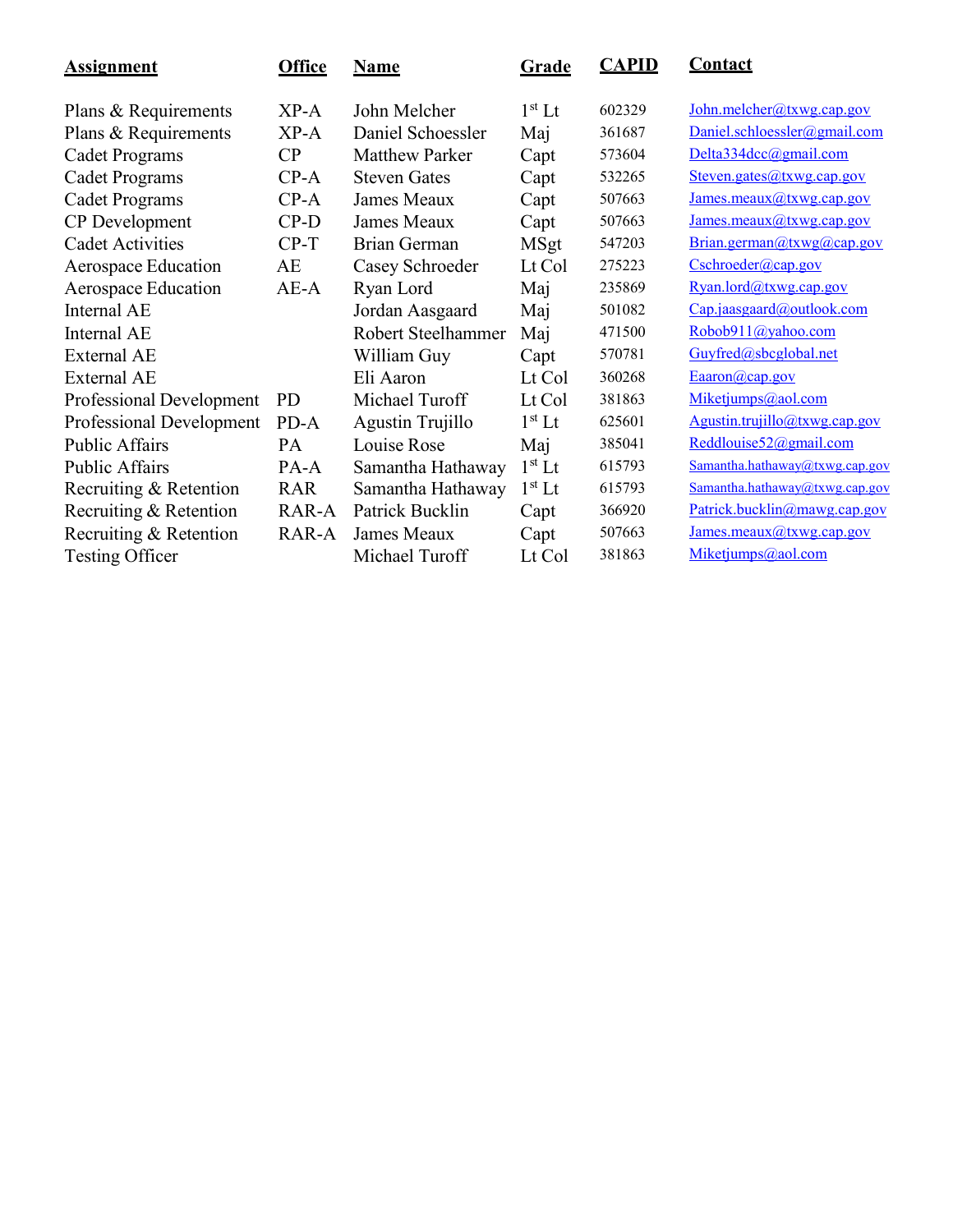| <b>Assignment</b>            | <b>Office</b>  | <b>Name</b>           | <b>Grade</b> | <b>CAPID</b> | <b>Contact</b>              |
|------------------------------|----------------|-----------------------|--------------|--------------|-----------------------------|
| <b>Operations Staff</b>      |                |                       |              |              |                             |
| Operations Officer           | D <sub>O</sub> | <b>Tony Martin</b>    | Maj          | 224247       | Capmartin2@suddenlink.net   |
| <b>Operations Officer</b>    | $DO-A$         | Paul Alford           | Lt Col       | 527419       | Paulbalford@gmail.com       |
| <b>Operations Officer</b>    | $DO-A$         | David Ayre            | Maj          | 343203       | Dayre@cap.gov               |
| Operations Officer           | $DO-A$         | Gerard Bulhon         | Maj          | 239549       | Gerard.bulhon@gmail.com     |
| Operations Officer           | $DO-A$         | Dan Crum              | Lt Col       | 233022       | Dcrum03@gmail.com           |
| Operations Officer           | $DO-A$         | Ryan Lord             | Maj          | 235869       | Ryan.lord@txwg.cap.gov      |
| <b>Operations Officer</b>    | $DO-A$         | Rafael Paiva          | Capt         | 566661       | Rafael.paiva@txwg.cap.gov   |
| <b>Operations Officer</b>    | DO-A           | <b>Wally Zane</b>     | Maj          | 650808       | Wallyzane@comcast.net       |
| <b>Operations Officer</b>    | $DO-A$         | <b>Scott Warner</b>   | Maj          | 172549       | Scott.warner2@gmail.com     |
| O-flight Coordinator         | $DO-A$         | <b>Bruce Stone</b>    | Capt         | 403400       | Capt.bruce.tx409@gmail.com  |
| O-flight Coordinator Asst    | $DO-A$         | Ian Sealy             | $1st$ Lt     | 609435       | Ian.sealy@txwg.cap.gov      |
| Homeland Security            | <b>DOH</b>     | Jordan Aasgaard       | Maj          | 501082       | Cap.jaasgaard@outlook.com   |
| Homeland Security            | DOH-           | Erik Barlow           | Capt         | 191138       | Erik.barlow@txwg.cap.gov    |
| Alerting                     |                | <b>James Meaux</b>    | Capt         | 507663       | James.meaux@txwg.cap.gov    |
| Alerting                     |                | Erik Barlow           | Capt         | 191138       | Erik.barlow@txwg.cap.gov    |
| <b>Emergency Services</b>    | <b>DOS</b>     | <b>James Meaux</b>    | Capt         | 507663       | James.macaux@txwg.cap.gov   |
| <b>Emergency Services</b>    | DOS-           | <b>Edward Norman</b>  | $1st$ Lt     | 535238       | Edward.norman@txwg.cap.gov  |
| <b>Search and Rescue</b>     | DOS-           | <b>VACANT</b>         |              |              |                             |
| Communications               | DC             | Jordan Aasgaard       | Maj          | 501082       | Cap.jaasgaard@outlook.com   |
| Communications               | $DC-A$         | <b>Gus Bernard</b>    | Lt Col       | 494311       | Gus.bernard@txwg.cap.gov    |
| Communications               | $DC-A$         | David Ely             | Capt         | 478060       | David.ely@txwg.cap.gov      |
| Communications               | $DC-A$         | Joe Brewer            | $1st$ Lt     | 561146       | Joe. brewer@txwg. cap.gov   |
| Communications               | $DC-A$         | Kenneth Nelson        | $1st$ Lt     | 654202       | Kenneth.nelson@txwg.cap.gov |
| <b>Operations Support</b>    |                |                       |              |              |                             |
| Stan/Eval                    | <b>DOV</b>     | <b>Gerard Bulhon</b>  | Maj          | 239549       | Gerard.bulhon@gmail.com     |
| <b>Disaster Preparedness</b> |                | DOS-P Jawad Sultan    | Maj          | 309609       | Jsultan@cap.gov             |
| <b>ES</b> Training           |                | DOS-T Jawad Sultan    | Maj          | 309609       | Jsultan@cap.gov             |
| <b>ES Training</b>           |                | DOS-T John Ureke      | Lt Col       | 318351       | John.ureke@txwg.cap.gov     |
| <b>Communications Engrg</b>  | $DC-E$         | Don Anderson          | Lt Col       | 272021       | Arlllp@aol.com              |
| Communications Lic           | $DC-L$         | <b>VACANT</b>         |              |              |                             |
| <b>Communications Trng</b>   | $DC-T$         | <b>Andrew Dice</b>    | Capt         | 217253       | Andrew.dice@txwg.cap.gov    |
| <b>Communications Trng</b>   | $DC-T$         | <b>Brandon Parker</b> | Capt         | 378687       | Brandon.parker@txwg.cap.gov |
| Counterdrug                  | DOC            | Michael Turoff        | Lt Col       | 381863       | Miketjumps@aol.com          |
| Logistics                    | LG             | Jordan Aasgaard       | Maj          | 501082       | Cap.jaasgaard@outlook.com   |
| Logistics                    | $LG-A$         | David Ayre            | Maj          | 343203       | Dayre@cap.gov               |
| Logistics                    | $LG-A$         | Roberto Velazquez     | 1st Lt       | 597070       | Rvelazquezp08@gmail.com     |
| Maintenance                  | LGM-           | Ray Hischke           | Maj          | 250560       | Rhischke@txwg.cap.gov       |
| Supply                       | <b>LGS</b>     | <b>VACANT</b>         |              |              |                             |
| Transportation               | <b>LGT</b>     | Eli Aaron             | Lt Col       | 360268       | Eaaron@cap.gov              |